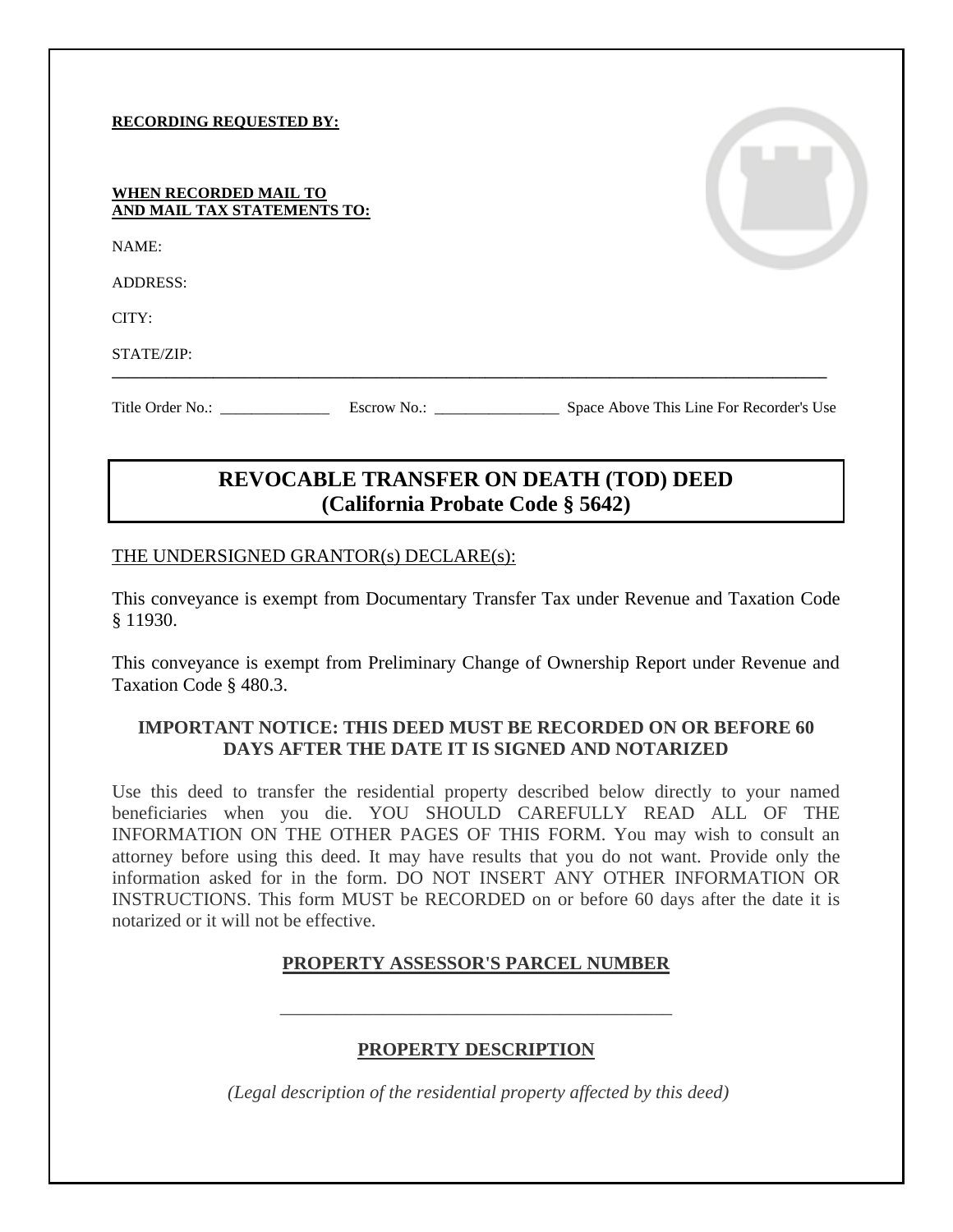### **BENEFICIARY(IES) AND RELATIONSHIP**

*(Name the person(s) or entity(ies) who will receive the described property on your death. IF YOU ARE NAMING A PERSON, state the person's FULL NAME (DO NOT use general terms like "my children"). You may also wish to state the RELATIONSHIP that the person has to you (spouse, son, daughter, friend, etc.), but this is not required.* 

*IF YOU ARE NAMING A TRUST, state the full name of the trust, the name of the trustee(s), and the date shown on the signature page of the trust.*

*IF YOU ARE NAMING A PRIVATE OR PUBLIC ENTITY, state the name of the entity as precisely as you can..)*

# **TRANSFER ON DEATH**

I transfer all of my interest in the described property to the named beneficiary(ies) on my death. I may revoke this deed. When recorded, this deed revokes any TOD deed that I made before signing this deed.

*(Sign and print your name below (your name should exactly match the name shown on your title documents)*

Date:

(Sign Name)

(Print Name)

\_\_\_\_\_\_\_\_\_\_\_\_\_\_\_\_\_\_\_\_\_\_\_\_\_\_\_\_\_\_\_\_\_\_\_\_\_\_\_\_\_\_

\_\_\_\_\_\_\_\_\_\_\_\_\_\_\_\_\_\_\_\_\_\_\_\_\_\_\_\_\_\_\_\_\_\_\_\_\_\_\_\_\_\_

Date: \_\_\_\_\_\_\_\_\_\_\_\_\_\_\_\_\_\_\_\_\_\_\_\_ \_\_\_\_\_\_\_\_\_\_\_\_\_\_\_\_\_\_\_\_\_\_\_\_\_\_\_\_\_\_\_\_\_\_\_\_\_\_\_\_\_\_

(Sign Name)

(Print Name)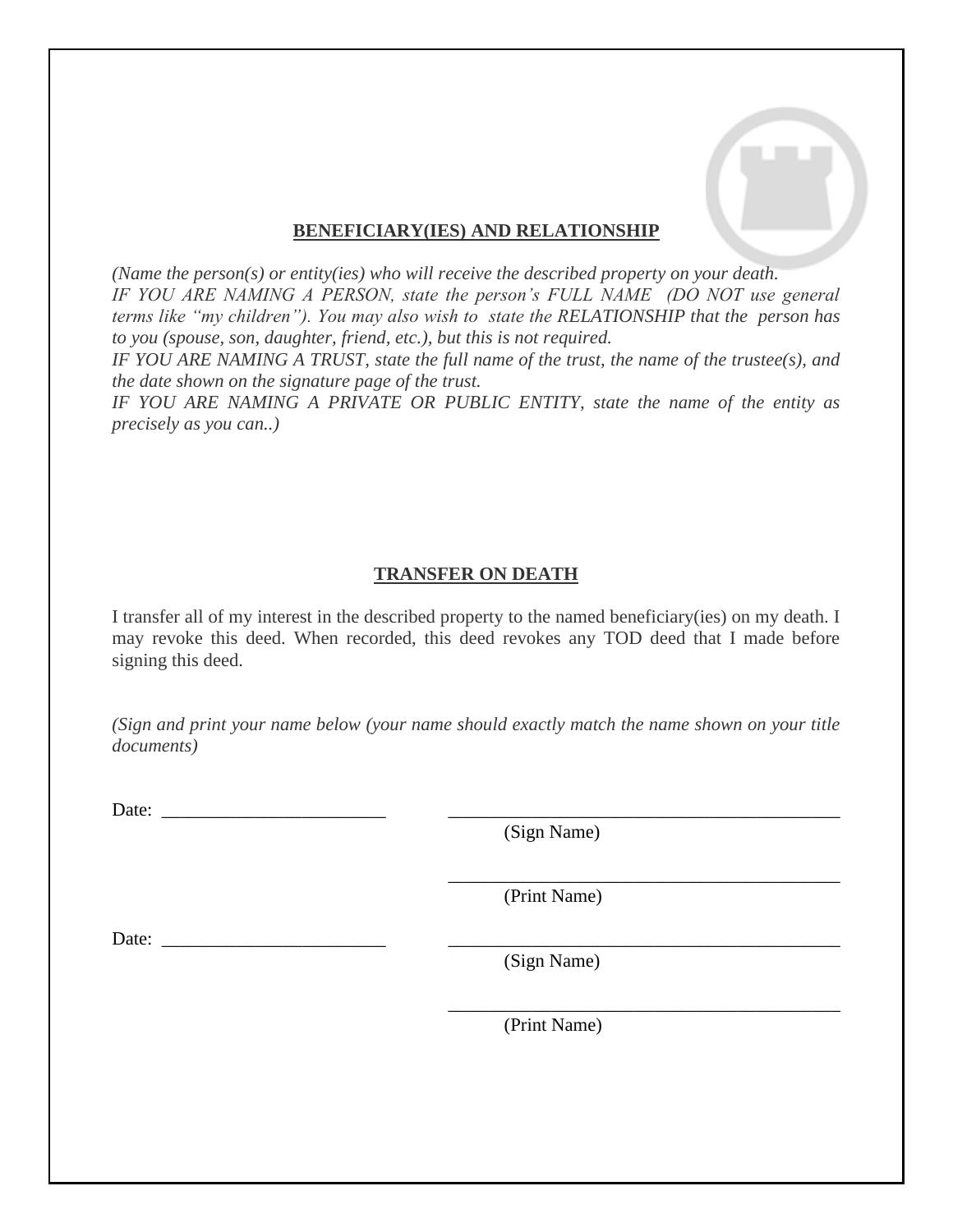**NOTE:** This deed only transfers MY ownership share of the property. The deed does NOT transfer the share of any co-owner of the property. Any co-owner who wants to name a TOD beneficiary must execute and RECORD a SEPARATE deed.

# **WITNESSES**

To be valid, this deed must be signed by two persons, both present at the same time, who witness your signing of the deed or your acknowledgment that it is your deed. The signatures of the witnesses do not need to be acknowledged by a notary public.

Witness #1

Date: \_\_\_\_\_\_\_\_\_\_\_\_\_\_\_\_\_\_\_\_\_\_\_\_ \_\_\_\_\_\_\_\_\_\_\_\_\_\_\_\_\_\_\_\_\_\_\_\_\_\_\_\_\_\_\_\_\_\_\_\_\_\_\_\_\_\_

(Sign Name)

(Print Name)

\_\_\_\_\_\_\_\_\_\_\_\_\_\_\_\_\_\_\_\_\_\_\_\_\_\_\_\_\_\_\_\_\_\_\_\_\_\_\_\_\_\_

Witness #2

Date: \_\_\_\_\_\_\_\_\_\_\_\_\_\_\_\_\_\_\_\_\_\_\_\_ \_\_\_\_\_\_\_\_\_\_\_\_\_\_\_\_\_\_\_\_\_\_\_\_\_\_\_\_\_\_\_\_\_\_\_\_\_\_\_\_\_\_

(Sign Name)

\_\_\_\_\_\_\_\_\_\_\_\_\_\_\_\_\_\_\_\_\_\_\_\_\_\_\_\_\_\_\_\_\_\_\_\_\_\_\_\_\_\_ (Print Name)